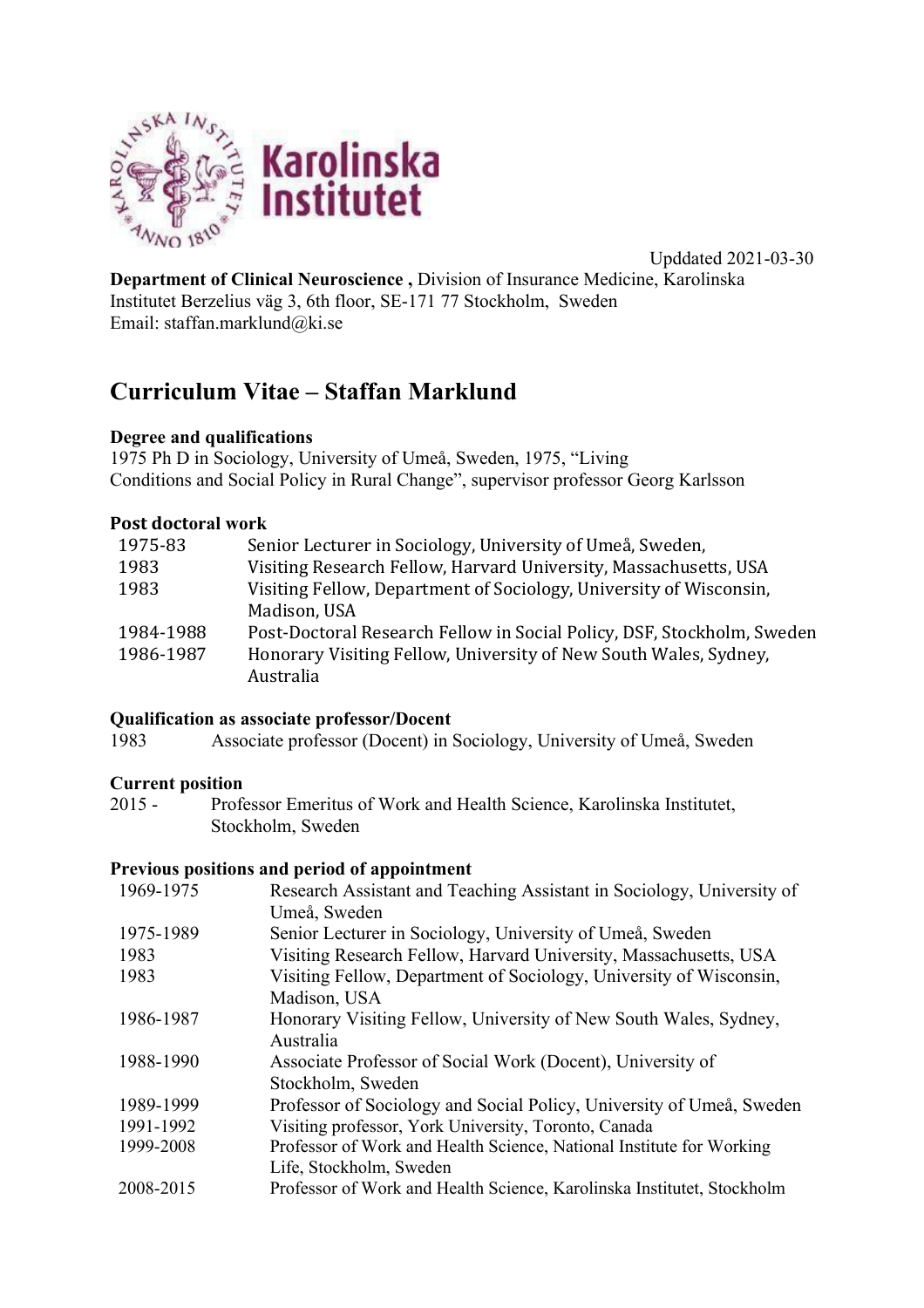# **Doctoral supervision**

Has supervised a total of 18 doctoral students. Main supervisor of the following 13 of these:

- 1989 Stefan Svallfors, Umeå University
- 1989 Birgitta Bergman, Umeå University
- 1989 Rafael Lindqvist, Umeå University
- 1990 Björn Halleröd, Umeå University
- 1996 Gunilla Bring, Umeå University
- 1996 Carl-Gösta Hansson, Umeå University
- 1997 Helen Eriksson, Umeå University
- 1997 Elly Gunnarsson, Umeå University
- 2000 Carita Bengs, Umeå University
- 2002 Anders Nordlund, Umeå University
- 2008 Erik Berntson, Stockholm University
- 2009 Malin Bolin, Umeå University
- 2010 Ulrik Lidwall, Karolinska Institutet

#### **Post-doctoral collaboration and research groups**

1. Social policy research unit, 1984-1988 and 1990-1999, Umeå University with three senior research fellows (Prof Rune Åberg, Prof Bengt Furåker . Ass Professor Jonas Höög) and 5 doctoral students. Financed mainly through the Swedish Council for Working Life and Social Reserch.

2. Poverty research group, 1988-1990, Stockholm University, included 2 research fellows (Prof Hans Berglind, Prof Ulla Petersson) and 6 doctoral students 3. Occupational Health Section, 1999- 2008, National Institute for Working Life, the group included 3 assistant professors (Annika Härenstam, Anders Wikman Tor Larsson), 3 doctors (Tomas Hemmingsson, Gunnel Ahlberg, Örjan Hemström) and 6 doctoral students.

4. Social factors affecting sickness absence in Norway and Sweden 2011-2015, cooperation between University College at Lillehammer, Norway, Stockholm University and Karolinska Institutet, Sweden. Professor Rolf Rönning, professor Liv Solheim, professor Gunnar Aronsson och senior research fellow Vegard Johansen.

# **Teaching qualifications**

- 1970-1997 Teaching undergraduate and graduate courses in sociology, psychology and social policy at Umeå University at the equivalent of 5 years full time. 1994 Participated in the course on supervision of doctoral students, Umeå University 1988-1990 Teaching masters courses and doctoral courses at the School of Social Work, Stockholm University 1991/1992 Teaching masters 2 courses in comparative social policy at York University, Toronto, Canada 2000-2006 Teaching and supervising master courses in Occupational Health and Safety for foreign students at the National Institute for Working Life
- 2007-2009 Teaching and supervising the students at the master course in Insurance Medicine at the Karolinska Institutet
- 2011-2015 Teaching and supervising the students at the advanced course in Insurance Medicine for physicians at the Karolinska Institutet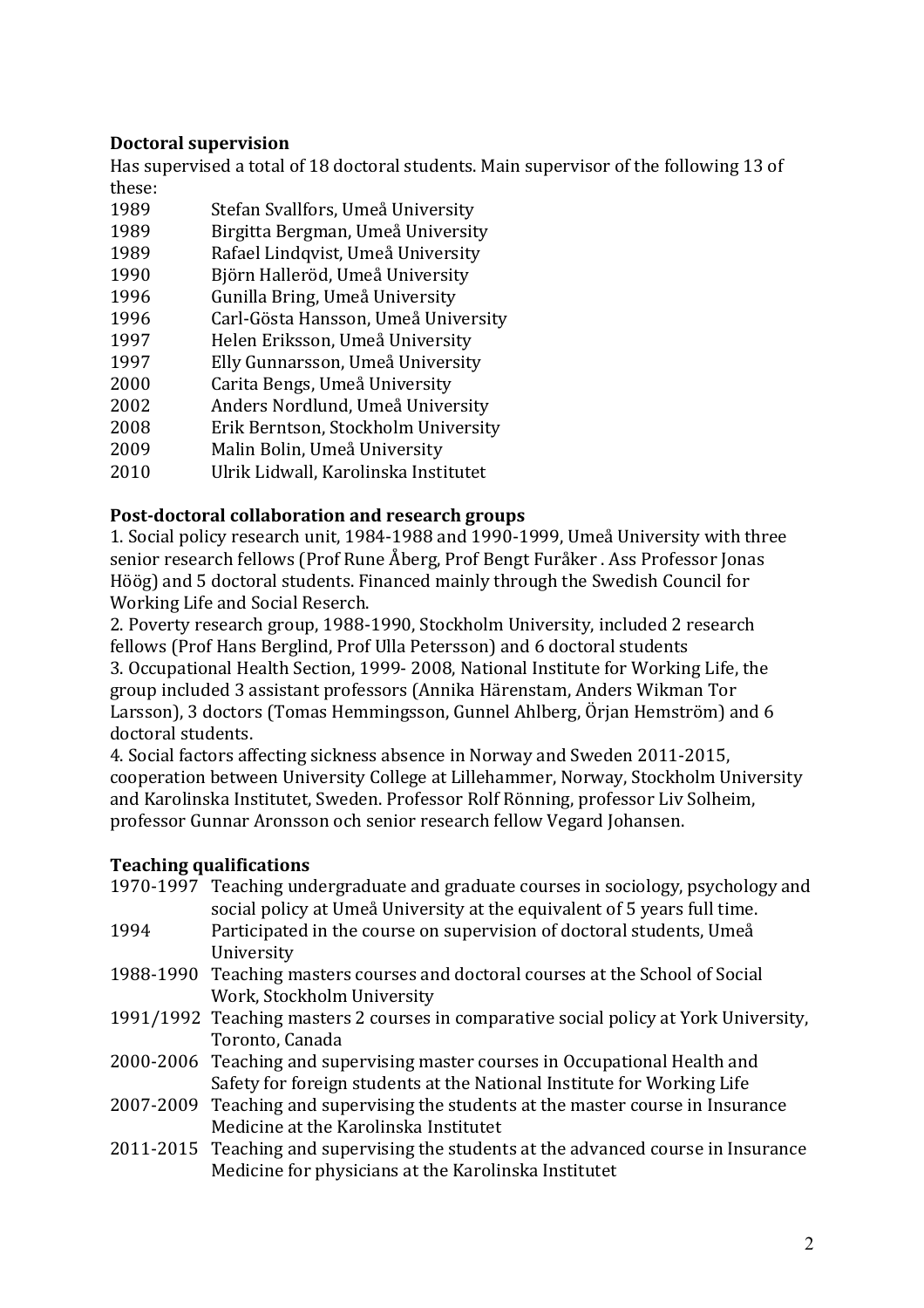## **Previous commissions**

- 1988-1991 Editor, Sociologisk Forskning, Journal for the Swedish Sociological Association,
- 1990-1992 Member of the Faculty Board, Faculty for the Social Sciences, University of Umeå,
- 1990-2007 Member of the Scientific Board of the National Social Services Administration
- 1993, 1997 Member of the Editorial Board of Social Rapport,
- 1996-1999 Member of the Research Panel for TSER and TMR in the EU
- 1996-1999 Chair of the Research Priority Committee on Disability and Rehabilitation, Swedish Council for Working Life and Social Research,
- 2004-2005 Chairperson of the Research Priority Committee on Intervention Research, Swedish Council for Working Life and Social Research,
- 1998-2004 Member of the Board of the National Social Security Administration
- 1999-2007 Editor in Chief of Work and Health
- 2004-2007 Head of department, Department of Analysis, Swedish National Institute for Working Life
- 2004-2017 Member of the Regional Research Ethics Committee in Stockholm
- 2012-2017 Member of the Board of the Swedish National Data Service, Gothenburg

# **Publications**

In all 181 publications including 62 articles in international scientific journals, 24 articles in Nordic scientific journals, 6 books, 13 chapters in edited international books, 30 chapters in Swedish books, 29 research reports and 18 other publications.

### Articles in international scientific journals

- 1. Therborn, G & A Kjellberg & S Marklund & U Öhlund (1978) Sweden Before and After Social Democracy: A first overview, Acta Sociologica, Vol 21 1978, Supplement:37-58
- 2. Marklund, S (1986) The Swedish Model Work and Welfare, Australian Social Welfare Impact, Vol 16 No 8, 1986: 9-10
- 3. Marklund, S (1988) Welfare State Policies in the Tripolar Class Model of Scandinavia, Politics and Society, Vol 16 No 4 1988:469-485
- 4. Bergman, B & S Marklund (1989) Factors Affecting the Work Time Allocation Among Physiotherapists - a Multiple Classification Analysis, Scandinavian Journal of Health and Caring Sciences, 1989 No 3:105-111
- 5. Bergman, B & S Marklund (1989) Masculinization and Professionalization of the Physiotherapy Profession, Physiotherapy Practice, 1989 No 5:55-64
- 6. Marklund, S (1990) Structures of Modern Poverty, Acta Sociologica, Vol 33 (1990) No 2:125-140
- 7. Marklund, S (1992) The Decomposition of Social Policy in Sweden, Scandinavian Journal of Social Welfare, Vol 1, No 1, 1992 pp 2-11
- 8. Marklund, S (1993) Social Policy and Poverty in Post-totalitarian Europe, Scandinavian Journal of Social Welfare, Vol 2 1993, No 3:104-114
- 9. Lindqvist, R & S Marklund (1995) Forced to Work and Liberated from Work A Historical Perspective on Work and Welfare in Sweden, Scandinavian Journal of Social Welfare, Vol 4 No 4 1995 pp 224-237
- 10. Marklund, S (1995) The Position of Social Policy in State Budgets: Observations on the Finnish Situation against the Swedish Experience, Janus No 4 1995
- 11. Marklund, S (1996) Must the Welfare State Diminish to Survive, Scandinavian Journal of Social Welfare, Vol 5 No 5 1996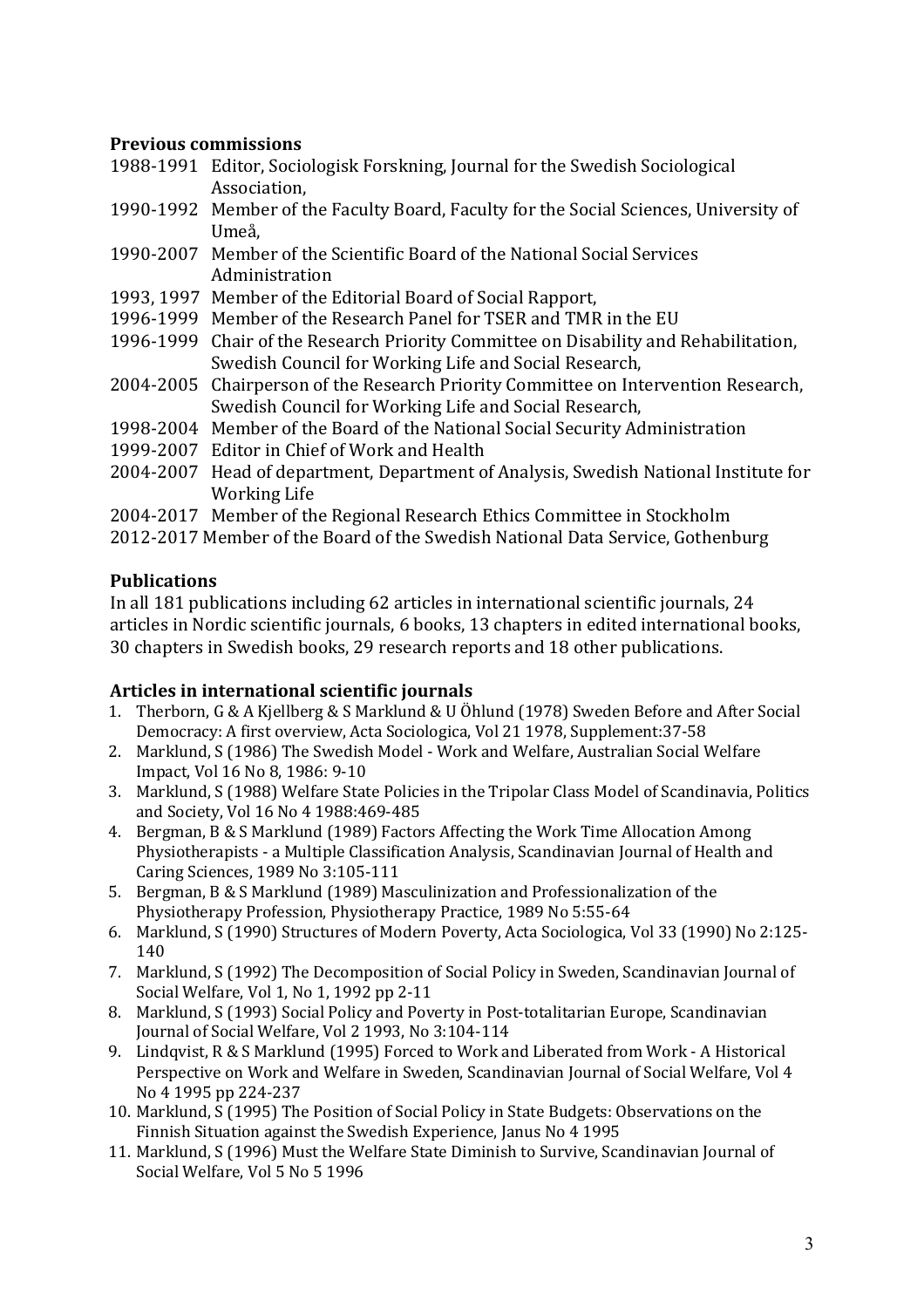- 12. Kaiser P O, Mattsson B, Marklund S & Wimo A (2001) The Impact of Psycho-social 'Markers' on the Outcome of Rehabilitation, Disability and Rehabilitation, Vol 23, No 10:430-435
- 13. Goine H, Knutsson A, Marklund S & Karlsson B (2003) Sickness Absence and Early Retirement at two Work Places - Effects of Organisational Intervention, Social Science and Medicine, Vol 58 No 1:99-108
- 14. Wikman A, Marklund S & Alexandersson K (2005) Illness, disease and sickness an empirical test of differences between concepts of ill-health, Journal of Epidemiology and Community Health 2005:59, pp 450-454
- 15. Lidwall U & Marklund S (2006) What is Healthy Work for Women and Men? A case control study of Gender- and Sector- Specific Effects of Psycho- Social Working Conditions on Long-Term Sickness absence, Work, Vol 27:153-163
- 16. Berntson E, Sverke M & Marklund S (2006) Predicting Perceived Employability Human Capital or Labour Market Opportunities, Economic and Industrial Democracy Vol 27(2) pp 223-244
- 17. Kaiser P-O, Mattsson B, Marklund S & Wimo A (2006) Sense of coherence and vocational rehabilitation of persons with chronic musculoskeletal disorders - gender aspects, Journal of Men's Health & Gender, Vol 3 No 4 pp 373-378
- 18. Berntson E & Marklund S (2007)The relationship between perceived employability and subsequent health, Work & Stress, Vol 21(3):279-292
- 19. Marklund, S Bolin M & von Essen J (2008) Can individual health differences be explained by workplace structures?- a multilevel analysis of different health outcomes, Social Science & Medicine, Vol 66 (2008): 650-662
- 20. Floderus B, Hagman M, Aronsson G, Marklund S & Wikman A (2008) Self-reported health in mothers: the impact of age and socioeconomic conditions, Women & Health Vol 47 No 2:63-86
- 21. Kaiser P-O, Mattsson B, Marklund S & Wimo A (2008) Health and disability pension an intersection of disease, psychosocial stress and gender. Long term follow up of persons with impairment of the loco motor system, accepted for publication, Work, Vol 31: 209-219
- 22. Bolin M, Marklund S & Bliese PD(2008) Organizational impact on job demands and controla multilevel analysis of three organizational levels, Work Vol 30:451-459
- 23. Floderus B, Hagman M, Aronsson G, Marklund S, Wikman A (2009) Work status, work hours, and health in women with and without children, Occupational and Environmental Medicine, electronic publ april 2009
- 24. Lidwall U, Bergendorff S & Marklund S (2009) Long term sickness absence in Sweden: changes in risk factors and the population at risk, International Journal of Occupational Medicine and Environmental Health, 2009:22 (2) 157-168
- 25. Lidwall U, Marklund S & Voss M (2009) Work-family interference and long-term sickness absence A longitudinal cohort study, accepted for publication in Nov 2009, European Journal of Public Health.
- 26. Lidwall U & Marklund S (2011) Trends in long-term sickness absence in Sweden  $-$  the role of economic conditions, legislation, demography, work environment and alcohol consumption, International Journal of Social Welfare, Vol 20:167-179
- 27. Gustafsson K, Lundh G, Svedberg P, Linder J, Alexanderson K & Marklund S (2011) Disability, sickness and unemployment benefits among long-term sickness absentees five years befor, during and after a multidisciplinary medical assessment, Journal of Multidisciplinary Healthcare, Vol 4:25-31
- 28. Gustafsson K & Marklund S (2011) Consequences of sickness presence and sickness absence on health and work ability – a Swedish prospective cohort study, International Journal of Occupational Medicine and Environmental Health 2011, Vol 24(2) 153-165
- 29. Backhans M, Burstrom B & Marklund S (2011) Gender policy developments and policy regimes in 22 OECD countries 1979-2008, International Journal of Health Services. Vol 41, No 4:595-623
- 30. Aas R W, Tuntland H, Holte K A, Roe C, Lund T, Moller A & Marklund S (2011) Workplace interventions for neck pain in workers (review), Issue 4, The Cochrane Library 2011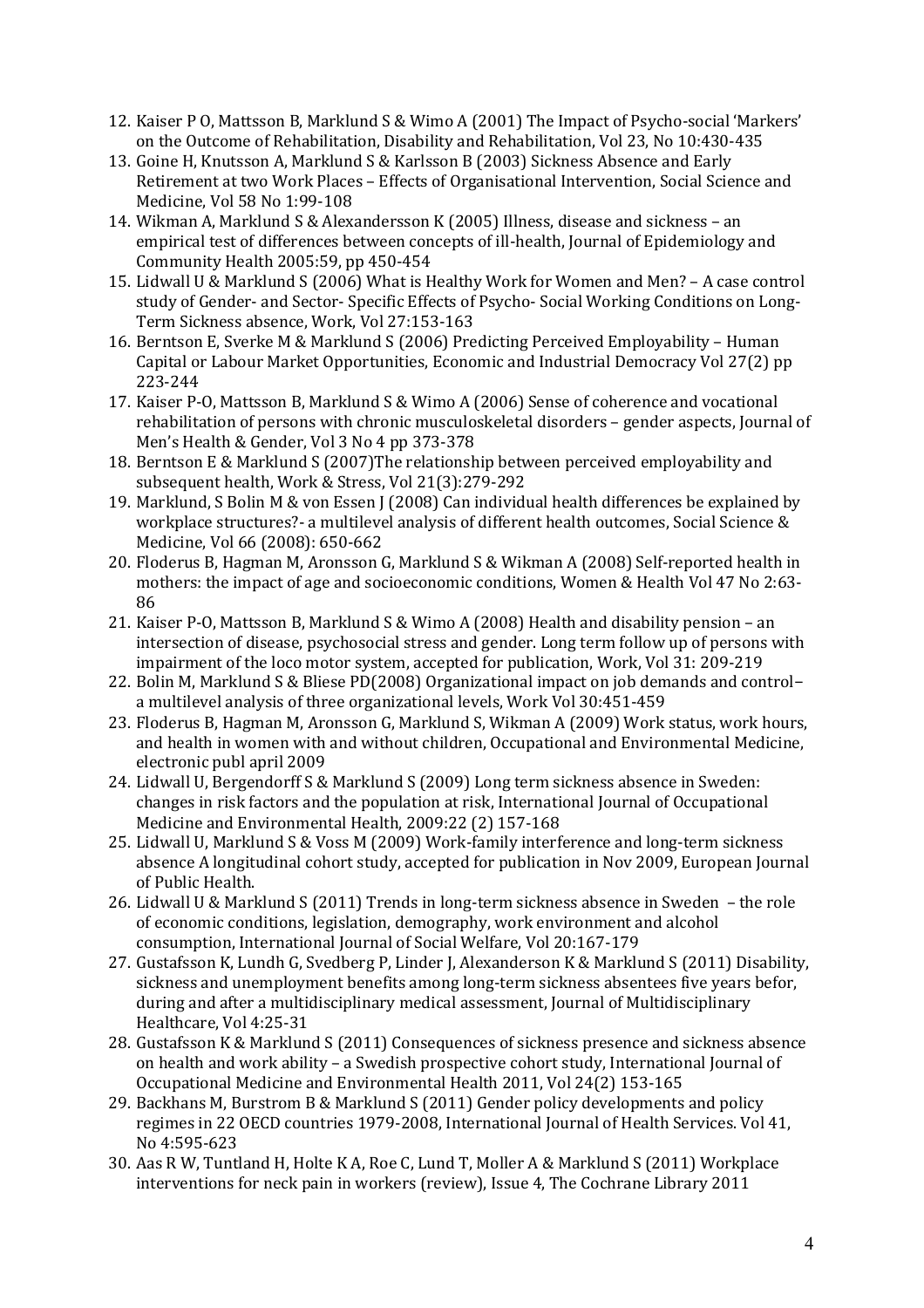- 31. Floderus B, Hagman M, Aronsson G, Marklund S & Wikman A (2012) Medically certified sickness absence with insurance benefits in women with and without children, European Journal of Public Health, Vol 22 No 1:85-92
- 32. Floderus B, Hagman M, Aronsson G, Gustafsson K, Marklund S & Wikman A (2012) Disability Pension Among Young Women in Sweden, With Special Emphasis on Family Structure: a Dynamic Cohort Study, BMJ Open 2012;2:e000840. doi:10.1136
- 33. Wikman A, Wiberg M, Marklund S & Alexandersson K (2012) Activities and sources of income after a period of long-term sick leave - A population-based prospective cohort study, BMC Public Health Vol 12:745
- 34. Backhans M, Marklund S, Ponce de Leon A, Burström B (2012) Is gender policy related to the gender gap in external cause and circulatory disease mortality? A mixed effects model of 22 OECD countries 1973-2008, BMC Public Health, Vol 12
- 35. Gustafsson K, Lundh G, Svedberg P, Linder J, Alexanderson K & Marklund S (2013) Psychological factors associated with return to work among long-term sickness abscentees who had undergone a multidisciplinary medial assessment, Journal of Rehabilitation Medicine, Vol 45:186-191
- 36. Gustafsson K, Aronsson G, Marklund S, Wikman A, Hagman M & Floderus B (2013) Social integration, socioeconomic conditions and type of ill health preceding disability pension in young women- a Swedish population-based study, International Journal of Behavioral Medicine, online Doi 10.1007/s12529-012-9287-5
- 37. Lundh G, Gustafsson K, Linder J, Svedberg P, Alexanderson K & Marklund S (2013) Associations between prognosed future work capacity among long-term sickness absentees and their actual work incapacity two years later. Work, Epubl ahead of print Sept 4 2013
- 38. Gustafsson K, Aronsson G, Marklund S, Wikman A & Floderus B (2013) Does social isolation and low societal participation predict disability pension? A population based study, PLOS one, Epubl ahead of print Nov 06, 2013, DOI:10.1371/journal.pone.0080655
- 39. Gustafsson K & Marklund S (2013) Associations between health and combinations of sickness presence and absence, Occupational Medicine, epubl doi:10.1093/kqt141, 2013
- 40. Johansen V, Aronsson G & Marklund S (2014) Positive and negative reasons for sickness presenteeism in Norway and Sweden, BMJ Open,  $2014;4$ , Feb 13, e0044123.doi:10.1136
- 41. Lundh G, Gustafsson K, Linder J, Svedberg P, Alexanderson K & Marklund S (2014) Associations between prognosed future work capacity among long-term sickness absentees and their actual work incapacity two vears later. Work, Vol 49:245-255
- 42. Gustafsson K, Aronsson G, Marklund S, Wikman A & Floderus B (2014) Peripheral labour market position and risk of disability pension: a prospective population-based study, BMJ Open, 2014:4, e005230. doi:10.1136
- 43. Marklund S, Lundh G, Gustafsson K, Linder J, Svedberg & Alexanderson K (2014) The actions of the social insurance agency regarding long-term sickness absentees befor and after a medical assessment  $-$  a study of 384 case files, Disability and Rehabilitation, Vol 37(18): 1683-1691
- 44. Marklund S, Aronsson G, Johansen V & Solheim L J (2015) Previous sickness presence among long-term sick-listed in Norway and Sweden – a retrospective study of prevalence and selfreported reasons, International Iournal of Social Welfare, Vol 24:376-384
- 45. Johansson G, Gustafsson K & Marklund S (2015) The association between adjustment latitude and sickness presence -a panel study of Swedish employees, International Journal of Occupational and Environmental Health, Vol 28(3):507-518
- 46. Gustafsson K, Marklund S, Aronsson G, Wikman A & Floderus B (2015) Interaction effects of social isolation and peripheral work position on risk of disability pension: a prospective study of Swedish women and men, PLOS one June 23 2015: doi:10.1371/journalpone.0130361
- 47. Wiberg M, Marklund S, Alexanderson K (2016) Transitions between compensated work disability, joblessness and self-sufficiency, a cohort study 1997-2010 of those jobless in 1995, Population Research and Policy Review, Vol 36 (1):85-107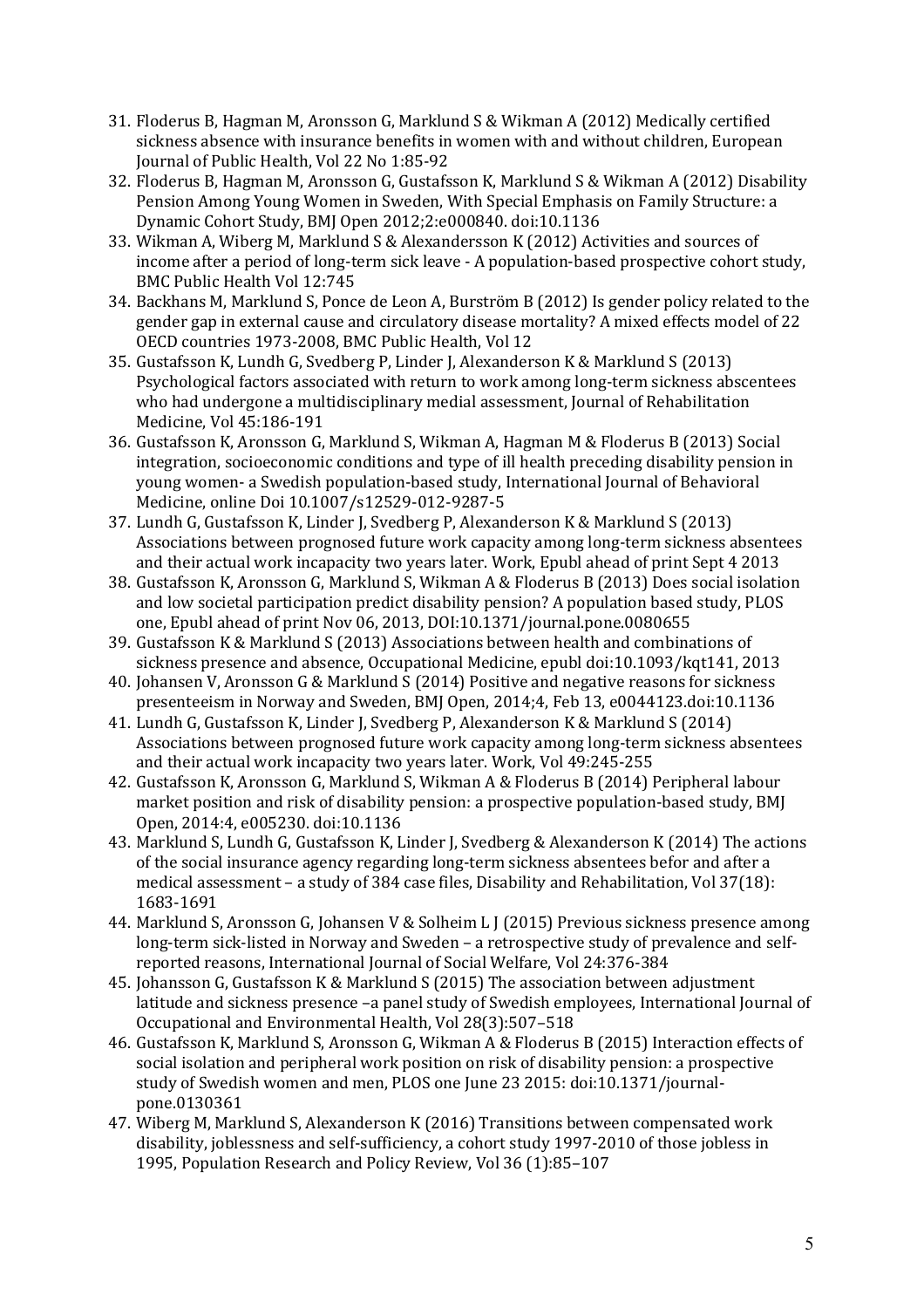- 48. Farrants K, Marklund S, Kjeldegård L, Head J & Alexanderson K (2017) Sick leave among individuals in paid work after age  $65$  – a Swedish population-based study covering 1995, 2000, 2005 and 2010, Scandinavian Journal of Public Health, Vol 46: 297-305
- 49. Farrants K, Marklund S, Kjeldegård L, Head J & Alexanderson K (2018) Sick leave before and after the age of 65 among those in paid work in Sweden in 2000 or 2005: a register-based cohort study, Journal of International Medical Research, Vol. 46(2) 564-577
- 50. Leineweber C, Marklund S, Aronsson G & Gustafsson K (2019) Work-related psychosocial risk factors and risk of disability pension among employees in health and personal care - a prospective cohort study, International Journal of Nursing Studies. Vol 93:12-20
- 51. Gustafsson K, Bergström G, Marklund S, Aboagye E & Leineweber C (2019) Presenteeism as a predictor of disability pension: A prospective study among nursing professionals and care assistants in Sweden, Journal of Occupational Health, On line publication 31 May 2019, DOI: 10.1002/1348-9585.12070
- 52. Aboagye E, Björklund C, Gustafsson K, Hagberg J, Aronsson G, Marklund S, Leineweber C & Bergström G (2019) Exhaustion and impaired work performance in the workplace – associations with presenteeism and absenteeism, Journal of Occupational and Environmental Medicine, Vol 61(11), DOI:10.1097. JOM.00000000000001701
- 53. Gustafsson K, Marklund S, Aronsson G & Leineweber C (2019) Physical work environment factors affecting risk for diability pension due to mental or musculoskeletal diagnoses among nursing professonrals, care assistants and other occupations – a prospective populationbased cohort study, BMI Open, BMI 2019;9e026491, doi10.1136/bmjopen
- 54. Marklund S, Gustafsson K, Aronsson G, Leineweber C & Helgesson M (2019) Working conditions and compensated sickness absence among nurses and care assistants in Sweden during two decades - a cross-sectional biennial survey study, BMJ Open, 2019;9:e030096.doi:10.11/bmjopen.
- 55. Gustafsson K, Marklund S, Aronsson G & Leineweber C (2020) Interaction effects of physical and psychosocial working conditions on the risk of disability pension among nursing professionals and care assistants in Sweden: A prospective study, International Journal of Nursing Studies, Vol 102, Feb 2020, 103484
- 56. Aboagye E, Gustafsson k, Jensen I, Hagberg J, Aronsson G, Marklund S, Leineweber C & Bergström G (2020) What is number of days in number of times? Associations between, and responsiveness of, two sickness presenteeism measures, accepted for publication in *international Journal of Occupational and Environmental Medicine* IJERM Jan 27 2020
- 57. Gustafsson K, Marklund S, Leineweber C; Bergström G, Aboagye E & Helgesson M (2020) Presenteeism, psychosocial working conditions, and work ability among care workers and other occupations - A cross-sectional Swedish population-based study" accepted for publication in *International Journal of Environmental Research and Public Health*, IJERPH March 31 2020*.*
- 58. Leineweber C, Marklund S, Gustafsson K & Helgesson M (2020) Work environment risk factors for the duration of all cause and diagnose-specific sickness absence among healthcare workers in Sweden - a prospective study, published online in *Occupational and Environmental Medicine,* August 7 2020
- 59. Bergström G, Gustafsson K, Aboagye E, Marklund S, Aronsson G, Björklund C & Leineweber C (2020) A resourceful work environment moderates the relationship between presenteeism and health - A study using repeated measures in the Swedish working population, *International Journal of Environmental Research and Public Health, Vol 17,4711*
- 60. Helgesson M, Marklund S, Gustafsson K, Aronsson G &; Leineweber (2020) Interaction effects of physical and psychosocial working conditions on risk for sickness absence: A prospective study of nurses and care assistants in Sweden, accepted for publication in *International Journal of Environmenatl Research and Public Health*, Vol 17,7427; doi:10.3390/ijerph17207427
- 61. Aronsson G, Hagberg J, Björklund C, Aboagye E, Marklund S, Leineweber C & Bergström G (2020) Health and motivation as mediators of the effects of job demands, job control, job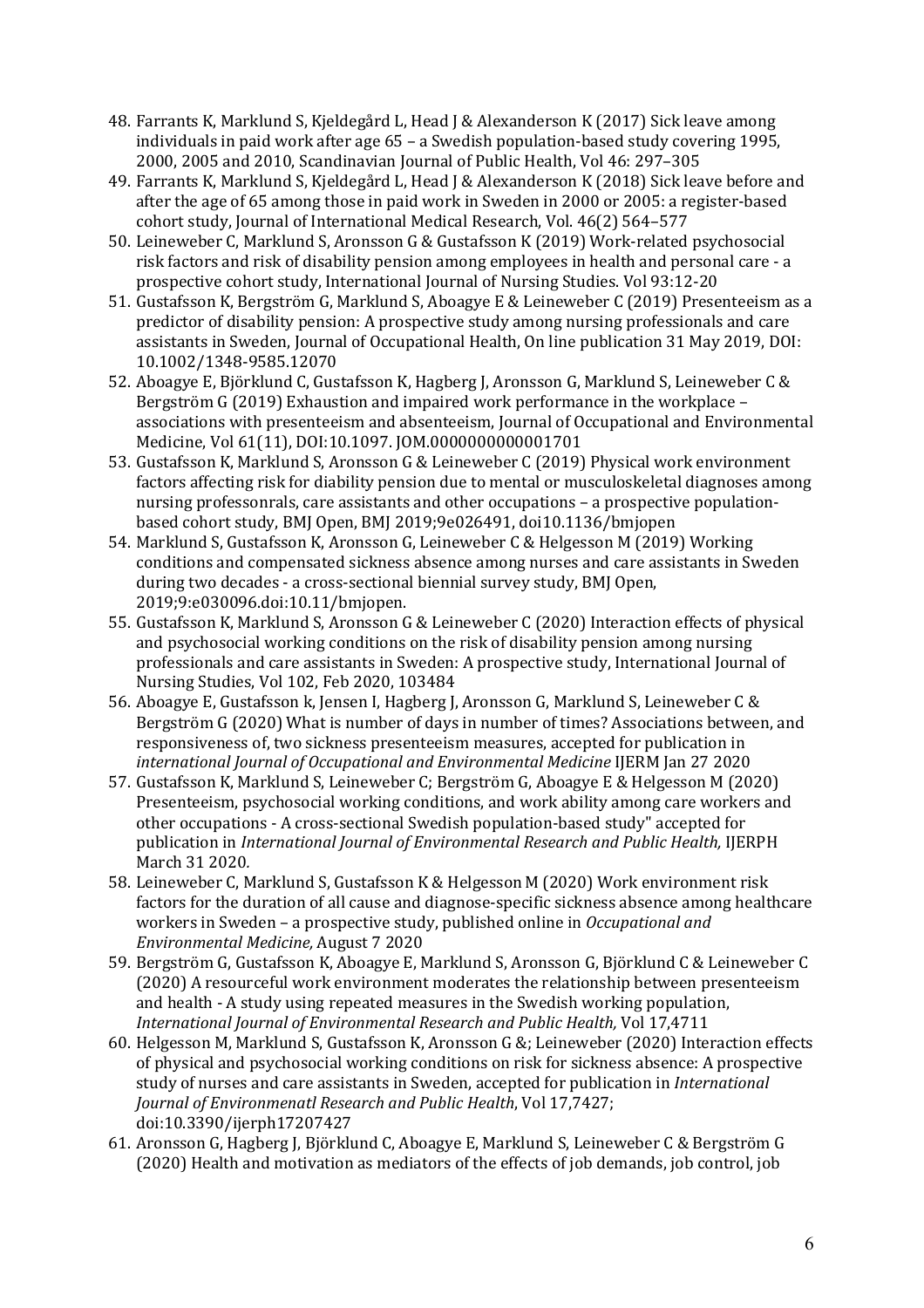support, and role conflict on sickness presenteeism and absenteeism, *International Archives of Occupational and Environmental Health,* https://doi.org/10.1007/s00420-020-01591-w

62. Helgesson M , Gustafsson K , Marklund S, Aronsson G & Leineweber C (2021) Sickness absence and sickness presence among health and care employees in Sweden – health complaints, health behavior, and future long-term sickness absence, *Journal of Occupational and Environmental Medicine* (JOEM), online publ March 15 2021

## **Articles in Nordic scientific journals**

- 1. Therborn, G & A Kjellberg & S Marklund & U Öhlund (1978) Sverige före och efter socialdemokratin - en första översikt, Arkiv för studier i arbetarrörelsens historia, No 15-16 1978:3-36
- 2. Hultqvist,  $K & S$  Marklund & M Sundgren (1979) Institutionsbehandling av arbetarklassens utslagna som reproduktion av konsumenter, Nordisk Psykologi, Vol 31 No 3 1979:246-272
- 3. Hollander, A & S Marklund (1983) Den terapeutiska rättens framväxt om barnlagstiftningens förändringar och sociala karaktär, Tidskriften Retfaerd, No 24 1983:7-29
- 4. Marklund, S (1986) Missnöje och uppslutning om välfärdssystemets legitimitet, Socialmedicinsk Tidskrift, Vol 63 No 9 1986:419-427
- 5. Marklund, S & S Svallfors (1986) Välfärd efter prestation, Nordiskt Socialt Arbete, Vol 6 No 4 1986: 17-32
- 6. Marklund, S & S Svallfors (1988) Vem älskar välfärdsstaten? Om attityder till svensk välfärdspolitik, Social Forskning, Vol 3 No 4 1988:4-5
- 7. Marklund, S (1989) Välfärdsstaten i kris Nordens länder klarade det men recepten varierade, Social- och hälsovårdsnytt i Norden, Jan 1989:8-9
- 8. Marklund, S (1994) Socialbidragstagande och marginalisering i Norden, Social Forskning, Vol 9. No 1 1994 pp 14-16
- 9. Marklund, S (1994) Rehabilitering i ett framtidsperspektiv, i Lindeberg, M (red) Framtiden, världen och yrkesrollen, Vetenskap och Forskning no 11, pp 237-243, Stockholm: Folksam
- 10. Marklund, S (1998) Samhällsvetenskaplig forskning kring arbetslivsinsriktad rehabilitering möjligheter och begränsningar, Socialmedicisk Tidskrift Vol 75 No 5 1998, pp 227-229
- 11. Marklund, S (1998) Den arbetslivsinriktade rehabiliteringen i motvind, Framtider, Institutet för Framtidsforskning, No 3 1998, pp 23-26
- 12. Jeding K et al (1999) Ett friskt arbetsliv fysiska och psykosociala samband samt möjligheter till prevention och tidig rehabilitering, Arbete och Hälsa No 1999:22, Stockholm: Arbetslivsinstitutet
- 13. Marklund S (2000) Ouestionnaire Survey on Research Priorities, in Westerholm P & Marklund S (eds) Strategies for Occupational Health Research in a Changing Europe, Arbete och Hälsa No 2000:12, Stockholm, National Institute for Working Life
- 14. Scücs S, Hemström, Ö & Marklund S (2003) Organisatoriska faktorers betydelse för långa sjukskrivningar i kommuner, Arbete & Hälsa 2003:6
- 15. Wikman A & Marklund S (2003) Tolkningar av arbetssjuklighetens utveckling i Sverige, i von Otter C (red) Ute och inne i svenskt arbetsliv – forskare analyserar och spekulerar om trender i framtidens arbetsliv, Arbetsliv i omvandling 2003:8, Stockholm: Arbetslivsinstitutet, s 21-57
- 16. Härenstam A, Marklund S, Berntson E, Bolin M & Ylander J (2006) Understanding the organizational impact on working conditions and health, Arbete & Hälsa No 2006:4
- 17. Torgén M, Stenlund C, Palm K & Marklund S (2007) Rehabilitering i processindustrin, Arbetslivsrapport No 2007:13, Stockholm, Arbetslivsinstitutet
- 18. Weiner J, Bildt C, Ouchterlony H, Marklund S & Svanholm M (2009) Könsskillnader i ersättning vid arbetsskador - en 10årsuppföljning av arbetsskador 1994-2004, Arbete & Hälsa Nr 2009:43 (2)
- 19. Marklund S & Härenstam A (2010) Introduction, in Marklund & Härenstam (eds) The Dynamics of Organizations and Healthy Work, Arbetsliv i omvandling, No 5 2: 9 / 16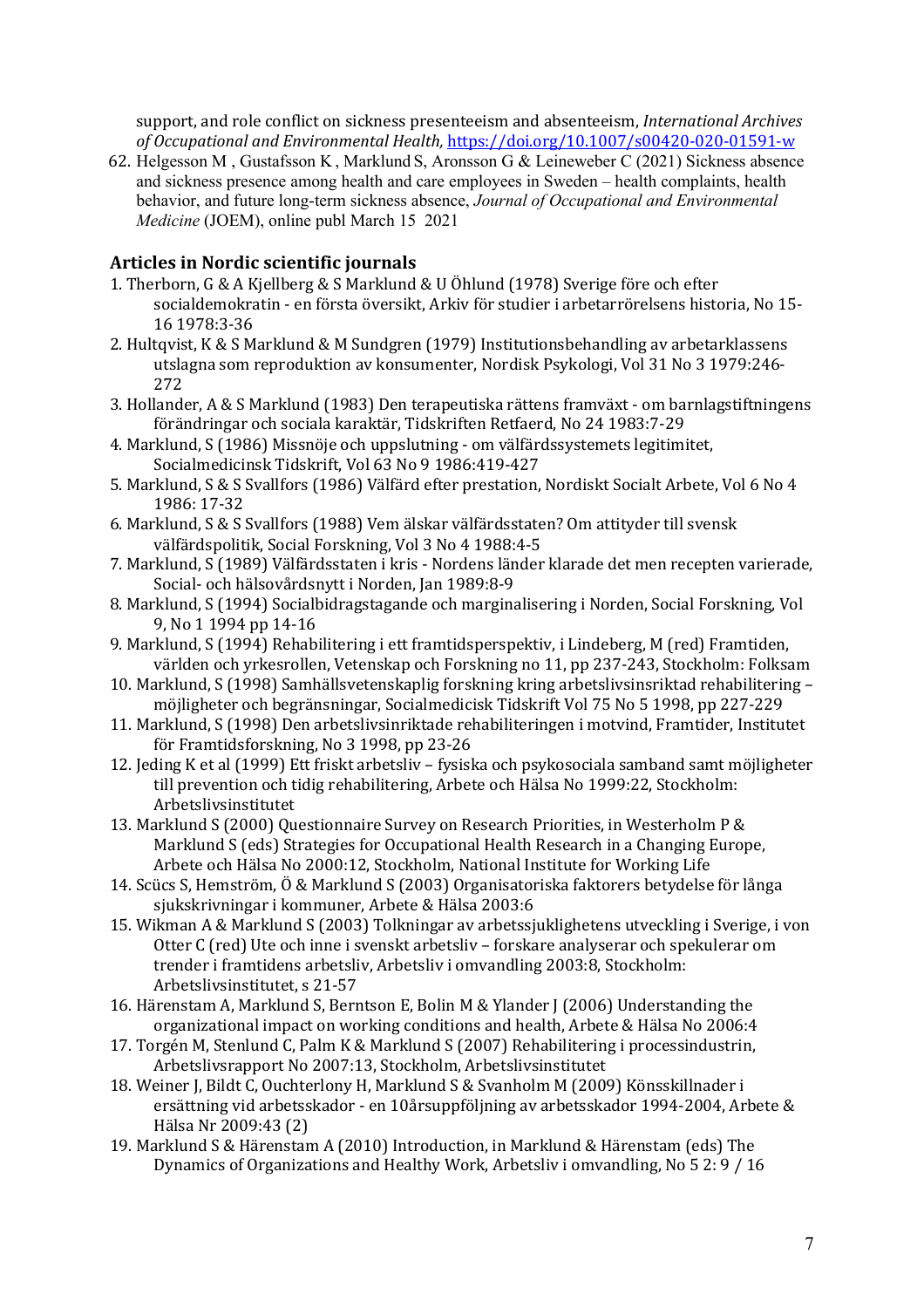- 20. Berntson, E & Marklund S (2010) Employability and work-related health, in Marklund & Härenstam (eds) The Dynamics of Organizations and Healthy Work, Arbetsliv i omvandling, No 5 2010
- 21. Bolin M, Höckertin C & Marklund S, (2010) Organizational effects on working conditions and health, in Marklund & Härenstam (eds) The Dynamics of Organizations and Healthy Work, Arbetsliv i omvandling, No 5 2010
- 22. Marklund S, Berntson E & Stjernström C (2012) Effekter på hälsa och anställningsbarhet av geografisk och karriärmässigt perifer ställning, Arbetsmarknad & Arbetsliv Vol 18 No 1: 25-41
- 23. Gustafsson K, Marklund S & Wikman A (2013) Sjukfrånvaro och hälsa före och efter hög sjuknärvaro, Arbetsmarknad & Arbetsliv, Vol 19 No 4:51-60
- 24. Aronsson G, Marklund S & Solheim L J (2015) Skam, stigmatisering och framtidstro bland långtidssjukskrivna i "osynliga" diagnoser, Socialmedicinsk Tidskrift No 4 2015:519-53

#### **Books**

- 1. Marklund, S (1982) Klass, stat och socialpolitik, Lund:Arkiv förlag.
- 2. Gunnarsson, E & K Isaksson & S Marklund & K Nordenstam & R Penton (1983) Social fältforskning, Stockholm: AWE/Gebers förlag
- 3. Marklund, S & K Nordenstam & R Penton, R (1984) Socialvärlden om mötet mellan socialarbetare och klient, Stockholm: Liber förlag.
- 4. Marklund, S (1987) Garanterad fattigdom eller garanterat grundskydd? Välfärdsstat och sociala problem vid 80-talets mitt, Stockholm: SSR Förlag.
- 5. Marklund, S (1988) Paradise Lost? The Nordic Welfare States and the Recession 1975-1985, Lund: Arkiv förlag
- 6. Aronsson G, Johansen V, Marklund S, Rønning R & Solheim L J (2015) Sjukfrånvarons dimensioner - svensk-norska jämförelser och analyser, Stockholm: Liber

#### **International anthologies and book chapters**

- 1. Marklund, S (1991) Lessons from the Recession in Scandinavia 1975-1985, in Adler, M & C Bell & A Sinfield (eds) The Sociology of Social Security, pp 80-95, Edinburgh: Edinburgh University Press
- 2. Halvorsen, K & S Marklund (1993) The Growth of Social Assistance in the Nordic Countries During the 1980's, in Fridberg, T (ed) Long Term Social Assistance in the Nordic Countries, Copenhagen: Danish Institute of Social Research
- 3. Marklund, S (1993) Work, Work Involvement and Persistent Poverty, in Fridberg, T (ed) Long Term Social Assistance in the Nordic Countries, Copenhagen: Danish Institute of Social Research
- 4. Marklund, S (1993) Helplessness, Cumulative Deprivation and Persistent Poverty, in Fridberg, T (ed) Long Term Social Assistance in the Nordic Countries, Copenhagen: Danish Institute of Social Research
- 5. Kautto, M et al (1999) Introduction: The Nordic Welfare States in the 1990s, in Kautto, M et al (eds) Nordic Social Policy – Changing Welfare States, London: Routledge
- 6. Marklund S & Nordlund A (1999) Economic Problems, Welfare Convergence and Political Instability in the Nordic Nations 1980-1995, in Kautto, M et al (eds) Nordic Social Policy -Changing Welfare States, London: Routledge
- 7. Heikkilä M et al (1999) Conclusion: The Nordic Model Stands Stable but on Shaky Ground, in Kautto, M et al (eds) Nordic Social Policy – Changing Welfare States, London: Routledge
- 8. Marklund S & Toomingas A (2001) Age Differences in Employment, Work Environment and Health, in Marklund S (ed) (2001) Worklife and Health in Sweden 2000, Stockholm: National Institute for Working Life
- 9. Marklund S (2009) Psychosocial risks and work, in Elgstrand K & Petersson N F (eds) Occupational Saftety and Health for Development, pp 429-438, Royal Institute of Technology, Stockholm: Elanders Marklund S & Härenstam A (2010) Introduction, in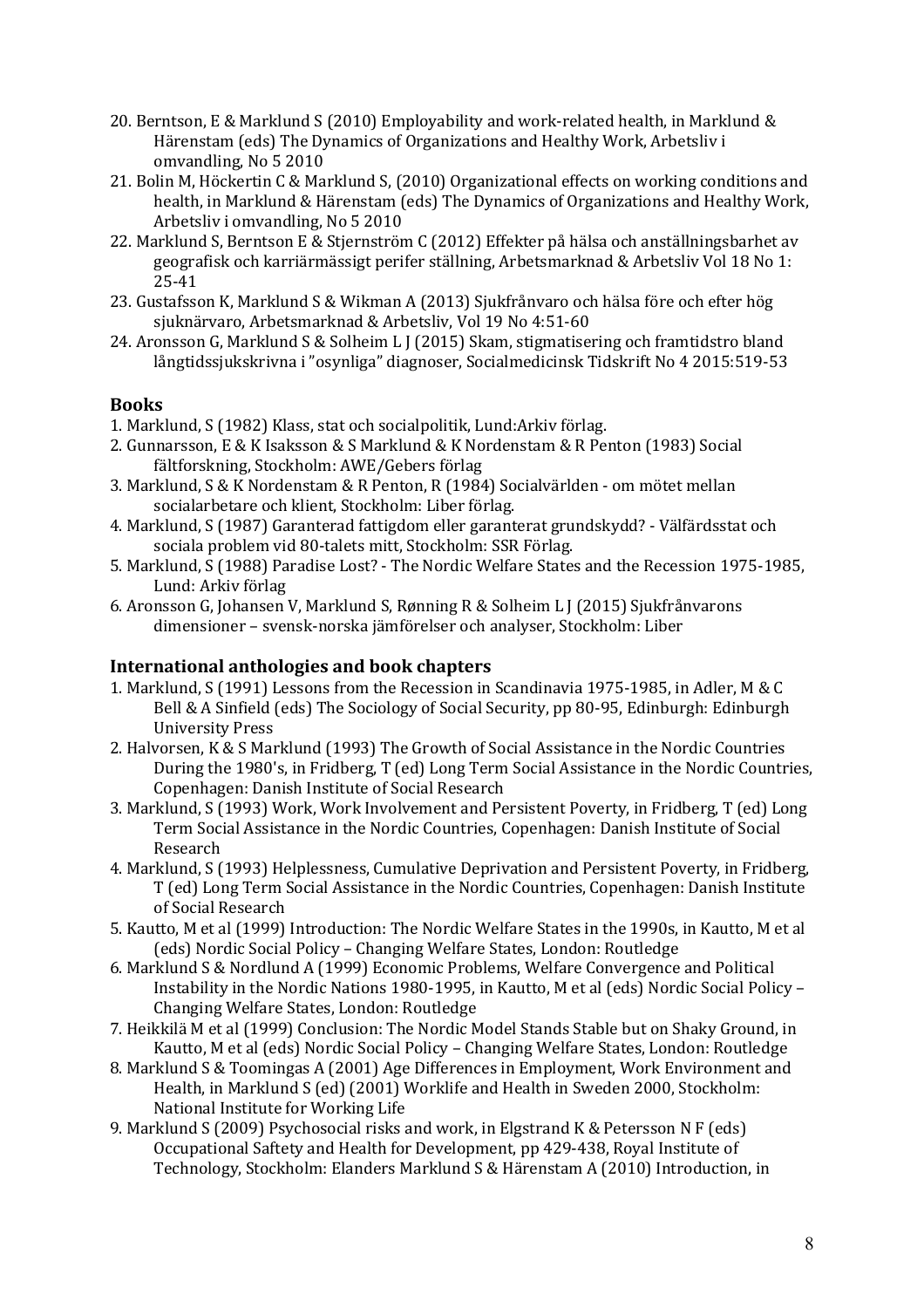- Marklund & Härenstam (eds) The Dynamics of Organizations and Healthy Work, Arbetsliv i omvandling, No 5 2010
- 10. Berntson, E & Marklund S (2010) Employability and work-related health, in Marklund & Härenstam (eds) The Dynamics of Organizations and Helathy Work, Arbetsliv i omvandling, No 5 2010
- 11. Bolin M, Höckertin C & Marklund S, (2010) Organizational effects on working conditions and health, in Marklund & Härenstam (eds) The Dynamics of Organizations and Helathy Work, Arbetsliv i omvandling, No 5 2010
- 12. Backhans M C, Burström B & Marklund S (2014) Gender policy and policy regimes in 22 OECD countries, 1979-2008, in Navarro V & Mutaner C (eds) The financial and economic crises and their impact on health and social well-being, Baywook Publishing Company, Amityville, NY, USA, doi.org/10.2190/TFAC17
- 13. Aronsson A & Marklund S (2018) Sickness Presenteeism and Attendance-Pressure Factors, Chapter 5 in Cooper C L & Lu L (eds) Presenteeism at Work, Cambridge University Press

# **Swedish anthologies and book chapters**

- 1. Marklund, S (1976) Något om samhällsarbetets teoretiska grundvalar, i Suviranta A (ed) Sosiaalipolitiikka, Helsinki
- 2. Hollander, A & S Marklund (1977): Introduktion till den svenska utgåvan av Bailey & Brake (eds) Radicalt Socialt Arbete, Stockholm: Rabén & Sjögren
- 3. Marklund, S (1978) Sveket mot den sociala forskningen, i Lieberg M (ed) Samhällsvetenskaplig forskning i öppen vård, Lund
- 4. Marklund, S (1987) Närvaro och reformism några teser om den sociala fältforskningens potential, i Stål, R & L Svedberg (eds) Det ovissa mötet - om fält och forskning i socialt arbete, Stockholm: Rabén & Sjögren: 162-176
- 5. Marklund, S (1992) Vilka långvarigt sjuka återgår i arbete och vilka förtidspensioneras?, i Det svenska välfärdssystemet - analyser och utvecklingslinjer, FKF Debatt, Stockholm: Försäkringskasseförundet
- 6. Marklund, S (1992, 1995) Inledning, i Marklund, S (ed) Rehabilitering i ett samhällsperspektiv, Lund: Studentlitteratur, 1992 second edition 1995
- 7. Lindqvist, R & S Marklund (1992, 1995) Arbetslinjen i socialpolitiken, i Marklund, S (ed) Rehabilitering i ett samhällsperspektiv, Lund: Studentlitteratur
- 8. Höög, J & S Marklund (1992) Utvecklingen av sjukfrånvaro och förtidspension, i Marklund, S (ed) Rehabilitering i ett samhällsperspektiv, Lund: Studentlitteratur
- 9. Marklund, S (1992, 1995) Vilka blir långtidssjuka?, i Marklund, S (ed) Rehabilitering i ett samhällsperspektiv, Lund: Studentlitteratur
- 10. Marklund, S (1992) Vilka blir förtidspensionärer?, i Marklund, S (ed) Rehabilitering i ett samhällsperspektiv, Lund: Studentlitteratur
- 11. Marklund, S (1995) Utträdet från arbetsmarknaden - utvecklingen av sjukfrånvaro, förtidspension och arbetslöshet i Sverige, i Marklund, S (red) Rehabilitering i ett samhällsperspektiv, Second edition, Lund: Studentlitteratur
- 12. Marklund, S (1995), Vilka långtidssjuka blir rehabiliterade? i Marklund, S (red) Rehabilitering i ett samhällsperspektiv, Second edition, Lund: Studentlitteratur
- 13. Lidwall, U & S Marklund (1997) Vilka blir långtidssjuka? i Marklund, S (red) Risk- och friskfaktorer – sjukskrivning och rehabilitering i Sverige, Riksförsäkringsverket Redovisar 1997:6, Stockholm: Riksförsäkringsverket
- 14. Bergendorff, S & U Lidwall & D Ljungberg & S Marklund, S (1997) Risk- och friskfaktorer en sammanfattande analys, i Marklund, S (red) Risk- och friskfaktorer – sjukskrivning och rehabilitering i Sverige, Riksförsäkringsverket Redovisar 1997:6, Stockholm: Riksförsäkringsverket
- 15. Bergendorff, S & U Lidwall & D Ljungberg & S Marklund (1997) Sickness Absenteism and Vocational Rehabilitation in Sweden - A Summary, i Marklund, S (red) Risk- och friskfaktorer – sjukskrivning och rehabilitering i Sverige, Riksförsäkringsverket Redovisar 1997:6, Stockholm: Riksförsäkringsverket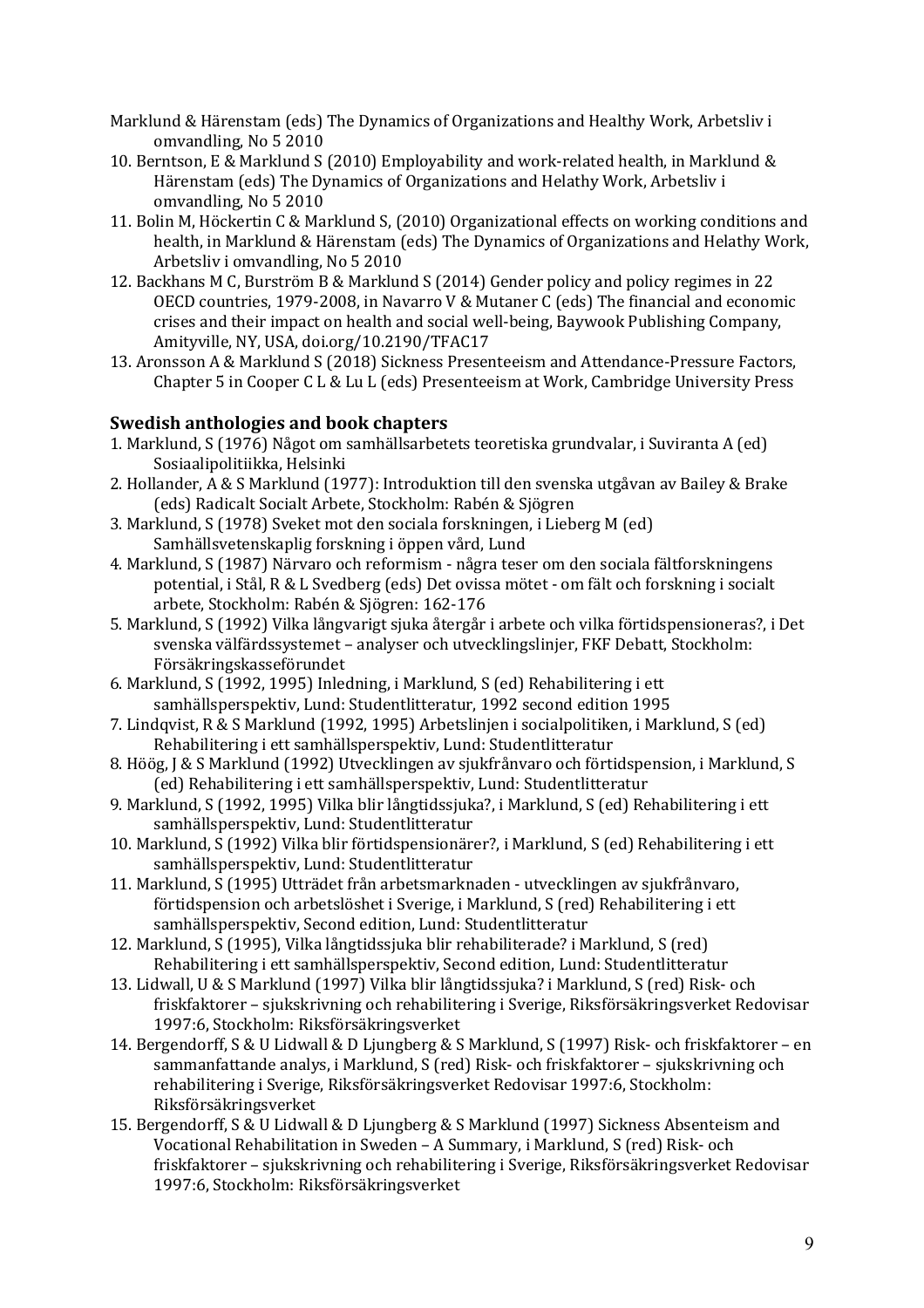- 16. Marklund S & Wikman A (2000) Inledning, i Marklund S (red) Arbetsliv och hälsa 2000, Stockholm: Arbetslivsinstitutet
- 17. Marklund S (2000) Efterord, i Marklund S (red) Arbetsliv och hälsa 2000, Stockholm: Arbetslivsinstitutet
- 18. Marklund S & Toomingas A (2000) Åldersskillnader i arbete, arbetsmiljö och hälsa, i Marklund S (red) Arbetsliv och hälsa 2000, Stockholm: Arbetslivsinstitutet
- 19. Eklund M, von Granitz H & Marklund S (2004) Deltidssjukskrivning individ, arbetsplats och hälsa, i Hogstedt mfl (red) Den höga sjukfrånvaron – sanning och konsekvens, Stockholm: Statens folkhälsoinstitut
- 20. Lidwall U, Marklund S & Skogman Thoursie P (2004) Utvecklingen av sjukfrånvaron i Sverige, i Gustafsson R & Lundberg I (red) Arbetsliv och Hälsa 2004, Stockholm: Arbetslivsinstitutet
- 21. Skogman Thoursie P, Lidwall U & Marklund S (2004) Utvecklingen av nybeviljade förtidspensioner, i Gustafsson R & Lundberg I (red) Arbetsliv och Hälsa 2004, Stockholm: Arbetslivsinstitutet
- 22. Marklund S (2005) Forskning om god arbetsmiljö i arbetsliv och skola, i Menckel E & Lundkvist G (red) Att utveckla en god arbetsmiliö i skolan, Stockholm: Arbetslivsinstitutet
- 23. Marklund S (2005) Under vilka villkor kan och vill människor arbeta?, i Fjaestad B & Wolvén L E (red) Arbetsliv och samhällsförändringar, Lund: Studentlitteratur
- 24. Lidwall U, Marklund S & Skogman Thoursie P (2005) Sickness absence in Sweden, i Gustafsson R & Lundberg I (eds) Worklife and Health in Sweden 2004 , Stockholm: Arbetslivsinstitutet
- 25. Skogman Thoursie P, Lidwall U & Marklund S (2005) The Development of early retirement in Sweden, i Gustafsson R & Lundberg I (eds) Worklife and Health in Sweden 2004, Stockholm: Arbetslivsinstitutet
- 26. Eklund M, Lidwall U & Marklund S (2005) Hur fungerar den arbetslivsinriktade rehabiliteringen?, i Marklund S, Bjurvald M, Hogstedt C, Palmer E & Theroell T (red) Den höga sjukfrånvaron – problem och lösningar, Stockholm: Arbetslivsinstitutet
- 27. Marklund S & Theorell T (2005) Lärdomar av sjukfrånvarokrisen, i Marklund S, Bjurvald M, Hogstedt C, Palmer E & Theroell T (red) Den höga sjukfrånvaron – problem och lösningar, Stockholm: Arbetslivsinstitutet
- 28. Bjurvald M, Hogstedt C, Marklund S, Palmer E & Theorell T (2005) Vad kan förklara den höga sjukfrånvaron? – försök till syntes, i Marklund S, Bjurvald M, Hogstedt C, Palmer E & Theroell T (red) Den höga sjukfrånvaron – problem och lösningar, Stockholm: Arbetslivsinstitutet
- 29. Bolin M, Höckertin C & Marklund S (2019) Att studera organisationseffekter med flernivåanalyser – erfarenheter från projektet "Friska arbetsplatser", kap 7 i Aronsson G, Berntson E, Björk L, Bolin, M, & Corin L (red) (2019). Att synliggöra och motverka ojämställdhet i arbetslivet – en vänbok till Annika Härenstam. Helsingborg, Komlitt förlag. ISBN 978-91-7251-213-9 pp 80-94
- 30. Westerholm P, Alfresdsson L, Bolin M, Fransson E, Knutsson A, Nordin M & Marklund S (2019) Arbetsmiljö och hälsa – WOLF-projektets utveckling från individ till organisationsoch flernivåanalyser,kap 8 i Aronsson G, Berntson E, Björk L, Bolin M & Corin L (red). Att synliggöra och motverka ojämställdhet i arbetslivet – en vänbok till Annika Härenstam. Helsingborg, Komlitt förlag. ISBN 978-91-7251-213-9 pp 97-116

### **Scientific reports**

- 1. Bergroth, A & O Källtorp & S Marklund & J Synnerman (1971) Samhällsstruktur i Vilhelmina kommun, Research Reports No 5 1971, Dept of Sociology, Univ of Umeå
- 2. Bergroth, A & O Källtorp & S Marklund & J Synnerman (1972) Vilhelminaundersökningen: om teori, metod och urval, Research Reports No 8 1972, Dept of Sociology, Univ of Umeå.
- 3. Marklund, S (1973) Social struktur och levnadsförhållanden i en jordbruksby i Norrlands inland, Research Reports No 15 1973, Dept of Sociology, Univ of Umeå.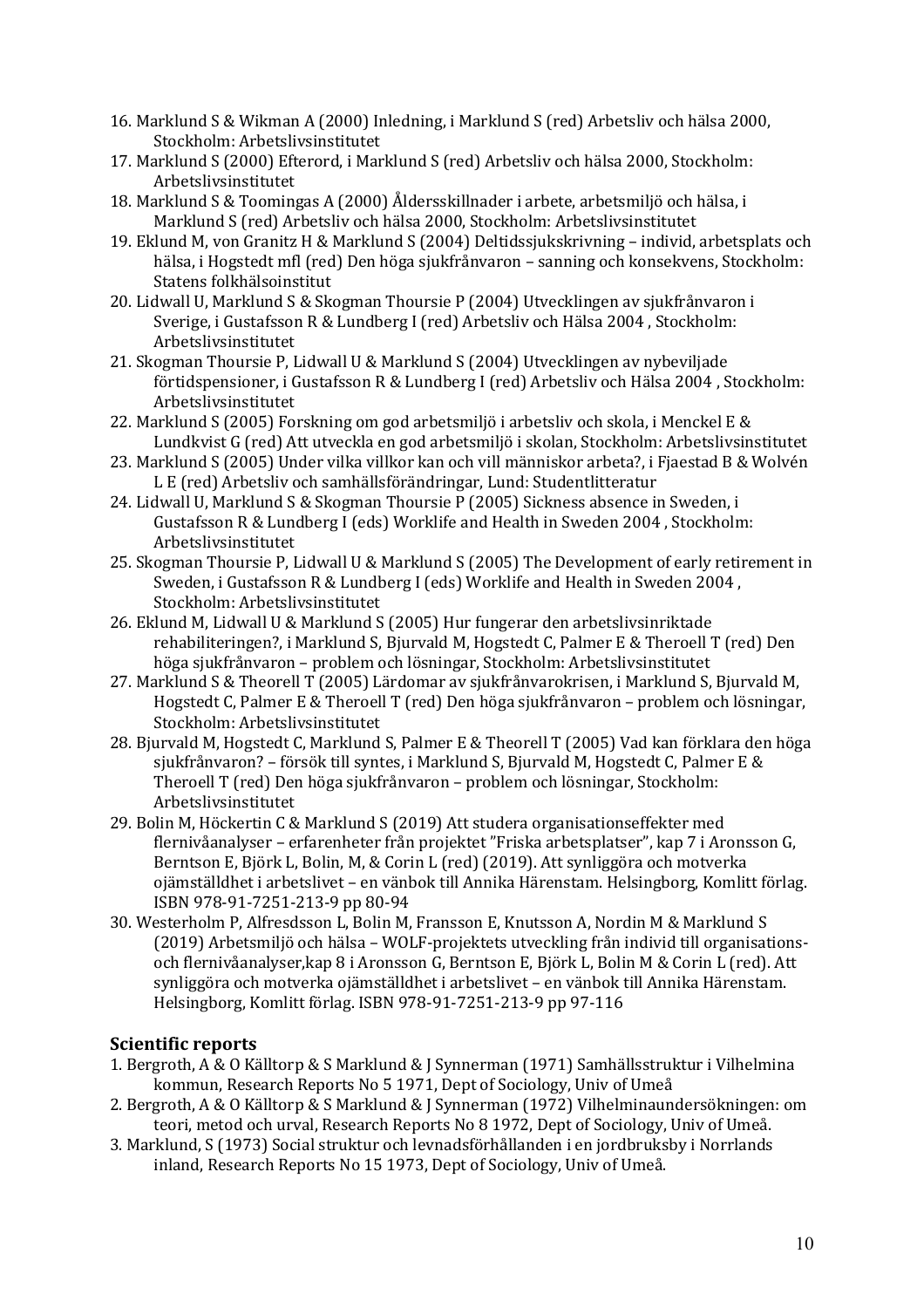- 4. Marklund, S (1975) Fattigdom och socialpolitik i Vilhelmina, Research Reports No 21, Dept of Sociology, Univ of Umeå.
- 5. Marklund, S (1975) Living Conditions and Social Policy in Rural Change, (Ph D dissertation), Research Reports No 22 1975, Dept of Sociology, Univ of Umeå
- 6. Carnö, L & S Marklund & A Murray (1978) Förebyggande arbete är inte bara samverkan, Report No 44 1979, Skå, Social Services Department of Stockholm.
- 7. Marklund, S (1980) Kris i missbruksfrågan? i Åberg, R & Marklund, S Framtidens oönskade sociala förhållanden, Research Reports No 59, 1980 Dept of Sociology, Univ of Umeå.
- 8. Marklund, S (1982): Capitalisms and Collective Income Protection, Research Reports No 68, 1982, Dept of Sociology, Univ of Umeå
- 9. Marklund, S & S Svallfors (1987) Dual Welfare Segmentation and Work Enforcement in the Swedish Welfare System, Research Reports No 94 1987, Dept of Sociology, Univ of Umeå
- 10. Marklund, S (1988) Sprickor i fasaden socialförsäkringen efter välfärdskrisen, in Maskorna i skyddsnätet, Statskontoret, Rapport nr 1988:30, Stockholm
- 11. Marklund, S (1990) Kris och tilltro i välfärdsstaten om stabilitet och utmaningar, Delegationen för Social Forskning (DSF), Forskning om välfärd, Stockholm: Socialvetenskapliga forskningsrådet
- 12. Marklund, S (1993) Studiens bakgrund, i Halleröd, B et al, Konsensuell fattigdom en studie av konsumtion och attityder till konsumtion, Umeå Studies in Sociology No 104, Umeå: University of Umeå.
- 13. Marklund, S (1993) Arbetsorientering, i Halleröd, B et al, Konsensuell fattigdom en studie av konsumtion och attityder till konsumtion, Umeå Studies in Sociology No 104, Umeå: University.
- 14. Marklund, S & M Stattin & B Halleröd (1993) Vilka är fattiga i Sverige enligt olika fattigdomsdefinitioner? Underlagsrapport till Socialstyrelsens Sociala Rapport augusti 1993
- 15. Marklund, S & R Lindqvist & M Stattin & O Grape (1994) Varför ökar antalet förtidspensionärer? -Regelförändringar, yrkesförändringar och arbetslöshet 1980-1993. En utredningsrapport till Riksdagens Socialförsäkringsutskott, Sveriges Riksdag, Socialförsäkringsutskottets betänkande 1993/94: SfU 26, Bilaga 3.
- 16. Marklund, S (1994) Vilken roll spelar individförhållanden, konjunkturer och strukturförhållanden för förtidspensionering. Sjuk- och arbetsskadeberedningens hearing om förtidspensionsfrågor den 5 oktober 1994, SOU 1994:148 pp 45-76.
- 17. Marklund, S (1997) Välfärden efter välfärdskrisen, i Välfärdsstatens återkomst, FKF Debatt, Stockholm: Försäkringskasseförbundet.
- 18. Marklund, S (1997) Svensk socialpolitik i förändring, i Välfärd och ojämlikhet i ett 20årsperspektiv 1975-1995, Levnadsförhållanden Rapport 91, Stockholm: Statistiska Centralbyrån.
- 19. Diderichsen F, Marklund S & Palme M (1999) Ekonomisk försörjning och hälsa, Underlagsrapport No 2, Nationella Folkhälsokommittén, Stockholm.
- 20. Torgén M, Stenlund C, Ahlberg G & Marklund S (2001) Ett hållbart arbetsliv för alla åldrar, Stockholm: Arbetslivsinstitutet.
- 21. Marklund S (2001) Kompetensutveckling och livslångt lärande, i Att orka i arbetet symposierapport, TemaNord 2001:572, Köpenhamn: Nordiska Ministerrådet.
- 22. Ahlberg G, Marklund S, Stenlund C & Torgén M (2002) Anställdas arbetssituation, hälsa och attityder till pensionering, Bilaga i del II SOU 2002:5 Handlingsplan för ökad hälsa i arbetslivet
- 23. Persson G, Boström G, Hogstedt C, Marklund S, Wikman A & Öhrling S (2002) Folkhälsans utveckling, Bilaga 4 i SOU 2002:62 Kunskapsläge sjukförsäkringen
- 24. Marklund S, Alexanderson K, Gustafsson K, Lundh G, Linder J & Svedberg P (2011) Långtidssjukskrivna kvinnor och män som genomgått försäkringsmedicinska utredningar: Delrapport 9 i projekt om kvinnors och mäns sjukfrånvaro, Försäkringsmedicin, Karolinska Institutet. 2011.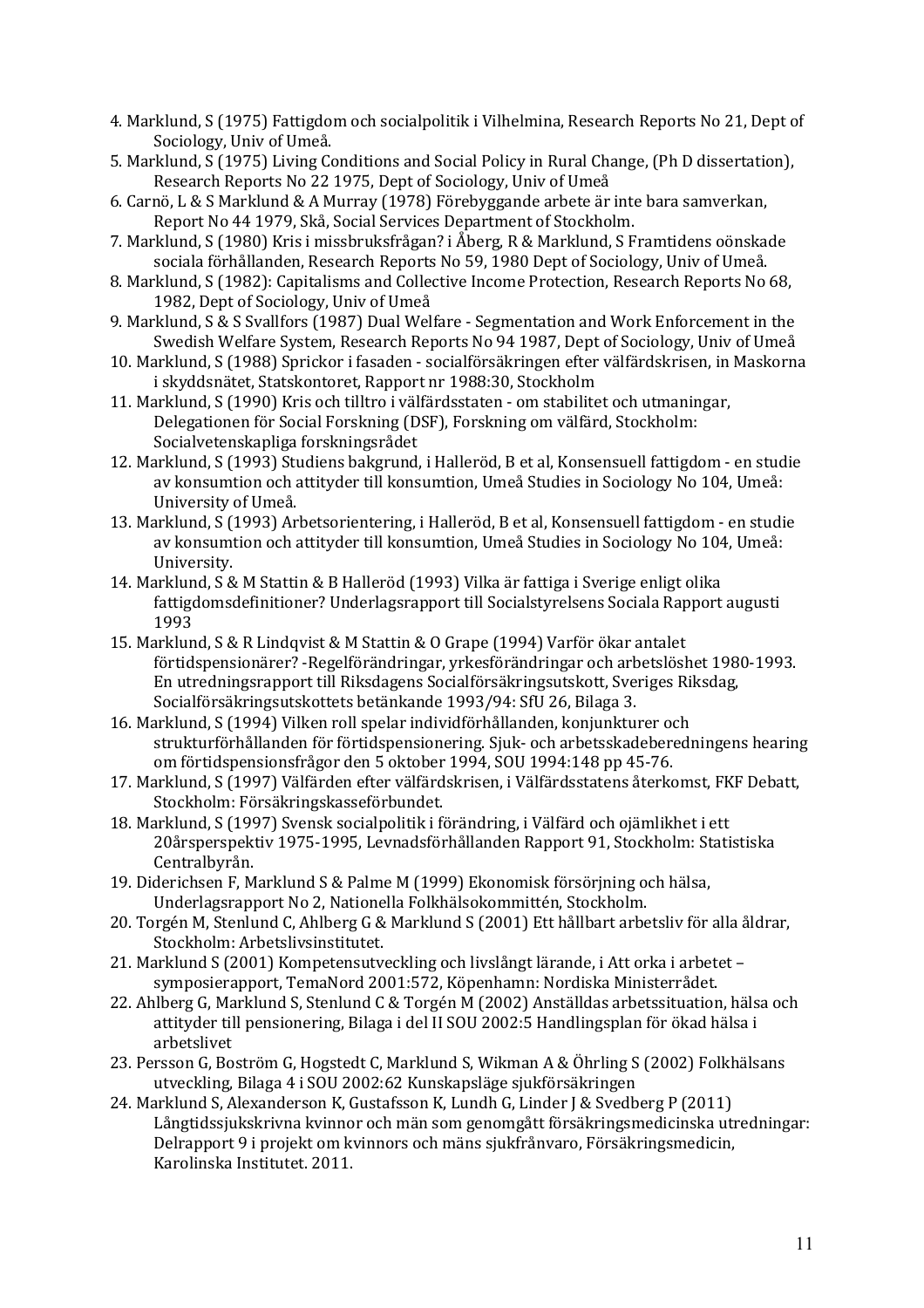- 25. Wikman A, Kjeldgård L, Marklund S & Alexanderson K. (2011) Korta sjukskrivningsfall och risk för framtida sjukskrivning respektive sjuk- eller aktivitetsersättning: Delrapport 2 i projekt om kvinnors och mäns sjukfrånvaro, Försäkringsmedicin, Karolinska Institutet. 2011
- 26. Wikman A, Marklund S & Alexanderson K (2011). Kohortstudier av utveckling av försörjningssituationen över tid: Sektionen för försäkringsmedicin, Delrapport 1 i projekt om kvinnors och mäns sjukfrånvaro, Försäkringsmedicin, Karolinska Institutet. 2011.
- 27. Alexanderson K, Marklund S, Mittendorfer-Rutz. E & Svedberg P (2011) Studier om kvinnors och mäns sjukfrånvaro: Huvudrapport, Försäkringsmedicin, Karolinska Institutet. 2011.
- 28. Marklund S & Lidwall U (2012) Socialförsäkringen och rättvisan, i Kön, klass och etnicitet jämlikhetsfrågor i socialförsäkringen, Rapport från forskarseminariet i Umeå 18-19 januari 2012, Försäkringskassan, Socialförsäkringsrapport 2012:4, pp 7-22
- 29. Marklund S, Kjeldegård L & Alexanderson K (2013) Sjukfrånvaro efter 65 års alder, Underlagsrapport till den parlamentariska socialförsäkringsutredningen No 14, 2013,(S 2010-04), www.psfu.se, Stockholm: Elanders Sverige AB

# **Book reviews and other publications**

- 1. Marklund, S (1975) Två engelska böcker om arbetslöshet, Review, Sociologisk Forskning, No 4 1975
- 2. Marklund, S (1984) Review article of Ginsburg, Helen "Full Employment and Public Policy, The United States and Sweden", Contemporary Sociology, Vol 13 No 4 June 1984: 460-461
- 3. Marklund, S (1985): Is the Welfare State Irreversible? The Case of Sweden 1973-85, Paper presented at the Annual Conference of the Swedish Sociological Association at Lund Feb 1985
- 4. Marklund, S (1985) Recention av Heckscher, Gunnar "The Welfare State and Beyond", Västebottens Folkblad, March 1985.
- 5. Marklund, S (1986) Recention av Esping-Andersen 'Politics Against Markets' and Przeworski 'Capitalism and Social Democracy', Critical Social Policy, Issue 18 Winter 1986/87: 106-111
- 6. Marklund, S (1989) Jämställdhetens gränser, recention av H M Hernes: Welfare State and Woman Power - Essays in State Feminism, Tiden, No 1 1989:68-70.
- 7. Marklund, S (1990) Recention av S Lash & J Urry: The End of Organized Capitalism, European Sociological Review, Vol 6 No 1 May 1990:93-95
- 8. Marklund, S (1994) Recention av S-E Olsson: Kvinnor i arbete och reproduktion havandeskapspenningens tillämpning, Lund: Bokbox 1993, Sociologisk Forskning Vol 31, No 1: 86-91.
- 9. Marklund, S (1995) The Effects of Unemployment on Early Retirement, A Study of Aggregate and Individual Swedish Data, paper presented at the 8th Nordic Social Policy Seminar, Stockholm, February 1995
- 10. Vogel, J & S Marklund & S Svallfors & J Hagberg (1995), En härdsmälta i folkhemmet, Ordfront Magasin, No 7 1995: 28-31.
- 11. Sunesson, S & M Mosesson & T Salonen & B Halleröd & S Marklund & J Vogel & Å Bergmark & E Gunnarsson & B Gustafsson (1996) Låga bidrag ökar beroendet, Dagens Nyheter, 26 Januari 1996.
- 12. Vogel, J & S Svallfors & S Marklund & J Hagberg (1996) Sextimmarsdag i allas intresse, Dagens Nyheter, 5 Februari 1996.
- 13. Lidwall, U & S Marklund (1997) Arbetslivsinriktad rehabilitering ur ett socialförsäkringsperspektiv. en forskningsöversikt, Promemoria, Stockholm: Statskontoret.
- 14. Marklund, S (1999) Development and Assesment of Integrated Approaches in the Public Policies, Active Stategies for an Ageing Workforce, Turku, Finland, August 1999, Conference Report, Turku: Social Insurance Institution
- 15. Marklund S (2004) Hälsa och arbetsliv, i Samhälle.nu, Samhällskunskap för gymnasiet, Stockholm: Natur & Kultur.